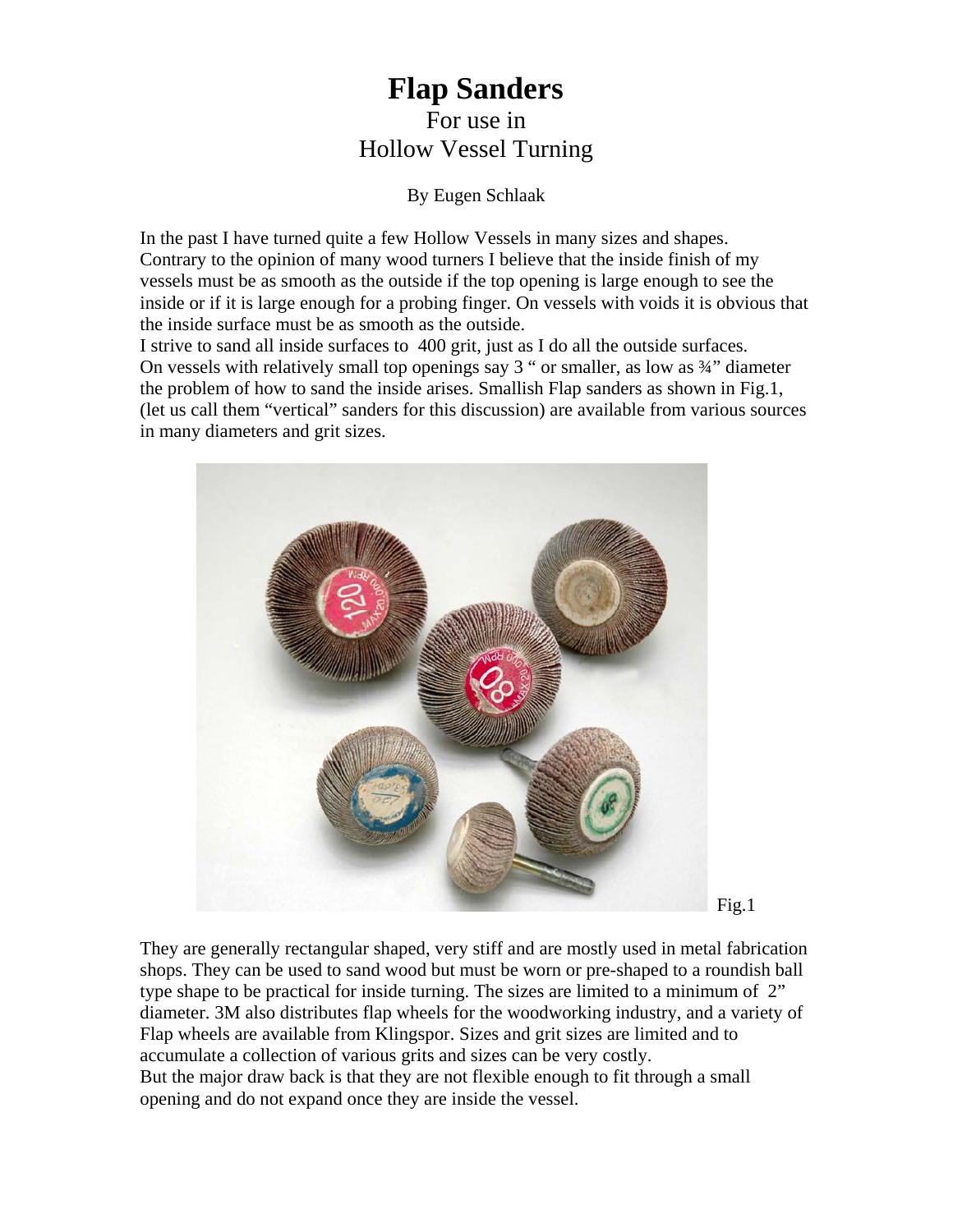In the last few years products called "Sanding Mops" (which I call a horizontal wheels for this discussion) are being sold by Klingspor, 3M, the Stockroom here in Canada and others. They are used for contour sanding in the woodworking industry.

Some distributors are marketing very small sizes such as the 1", 1 ½" or 2" diameter, such as the "Mini Mops" by Klingspor with a 1/8" diameter shank. But again a collection of all required grit sizes can be a very costly affair and they are not robust enough. All are based on the principle of stacking strips of sandpaper onto a mandrel. So, why not make them yourself in any diameter, thickness and grit size?

This article will describe how I make them at a relatively small cost suitable for my needs.

All you need is a collection of cloth backed flexible paper (F-Type preferably) in any width. I happen to have accumulated a lot of surplus paper in 1" and 2" width in roll shape, Fig. 2. Klingspor sell a large variety of the stuff in all sizes through their "Bargain Box" deals and it does not break the bank to get a good variety of suitable cloth backed flexible paper for this purpose. You might already have suitable paper from your other sanding needs in woodturning.





In Fig. 3 I have shown some of the specifications of the cloth backed paper I have in stock. There are a few manufactures presented and some is paper used for metal finishing, but as long it is flexible enough the actual type of coating is not important, in my opinion anyway. This sandpaper is not used for flat sanding and the loading and clogging abilities of various coatings do not play a role in this usage as flap sanders.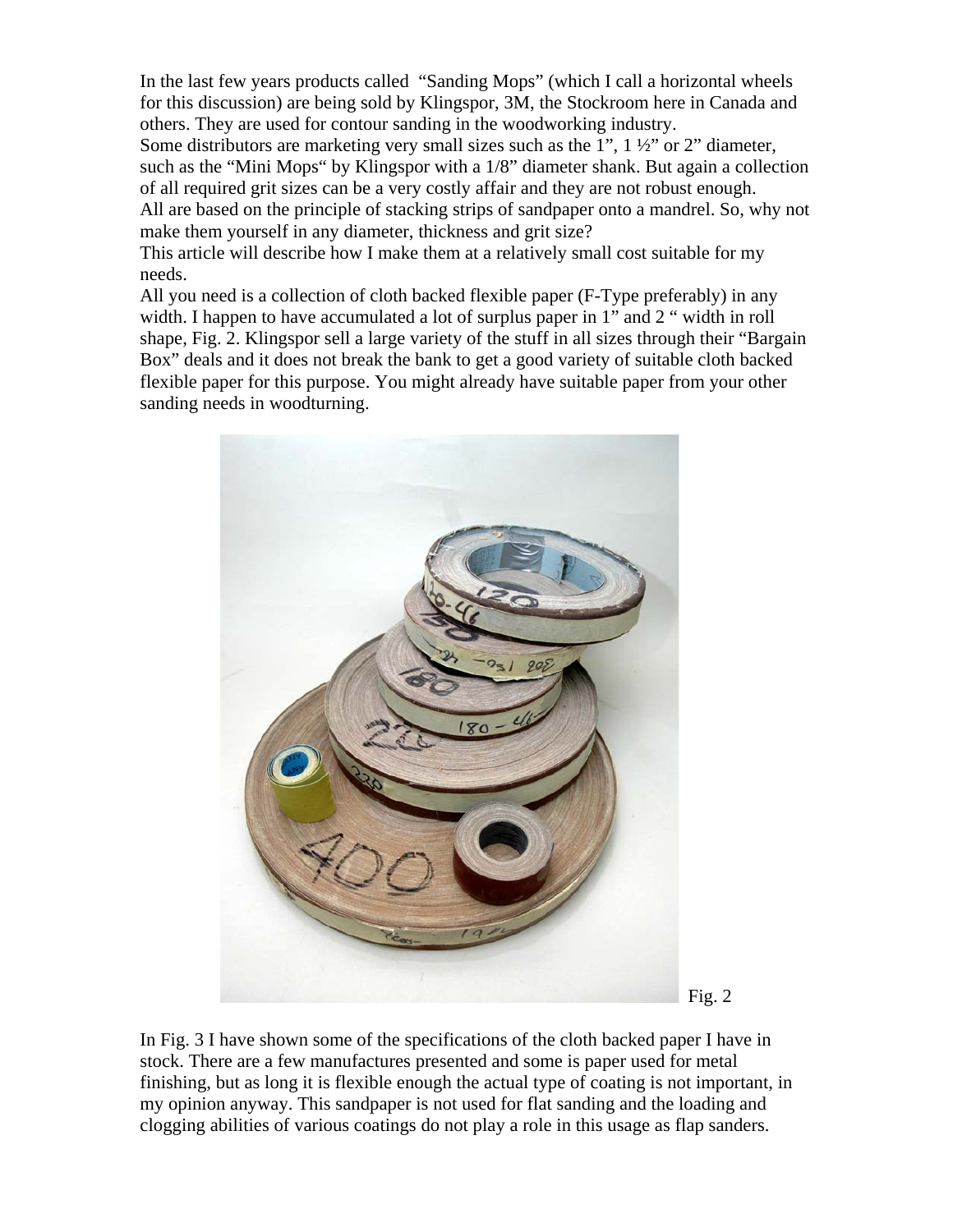

In the following photos I show how simple and inexpensive it is to make these horizontal wheels or flap wheels.

Most flexible cloth backed sandpaper tears very easily in the length direction and for this sample I use a 180 grit, 2" wide Klingspor belt LS312 and tear it in three equal wide strips about 5/8 wide and cut the strips to about 3" long with an old pair of heavy duty scissors. Fig.4.and 5.





Fig. 4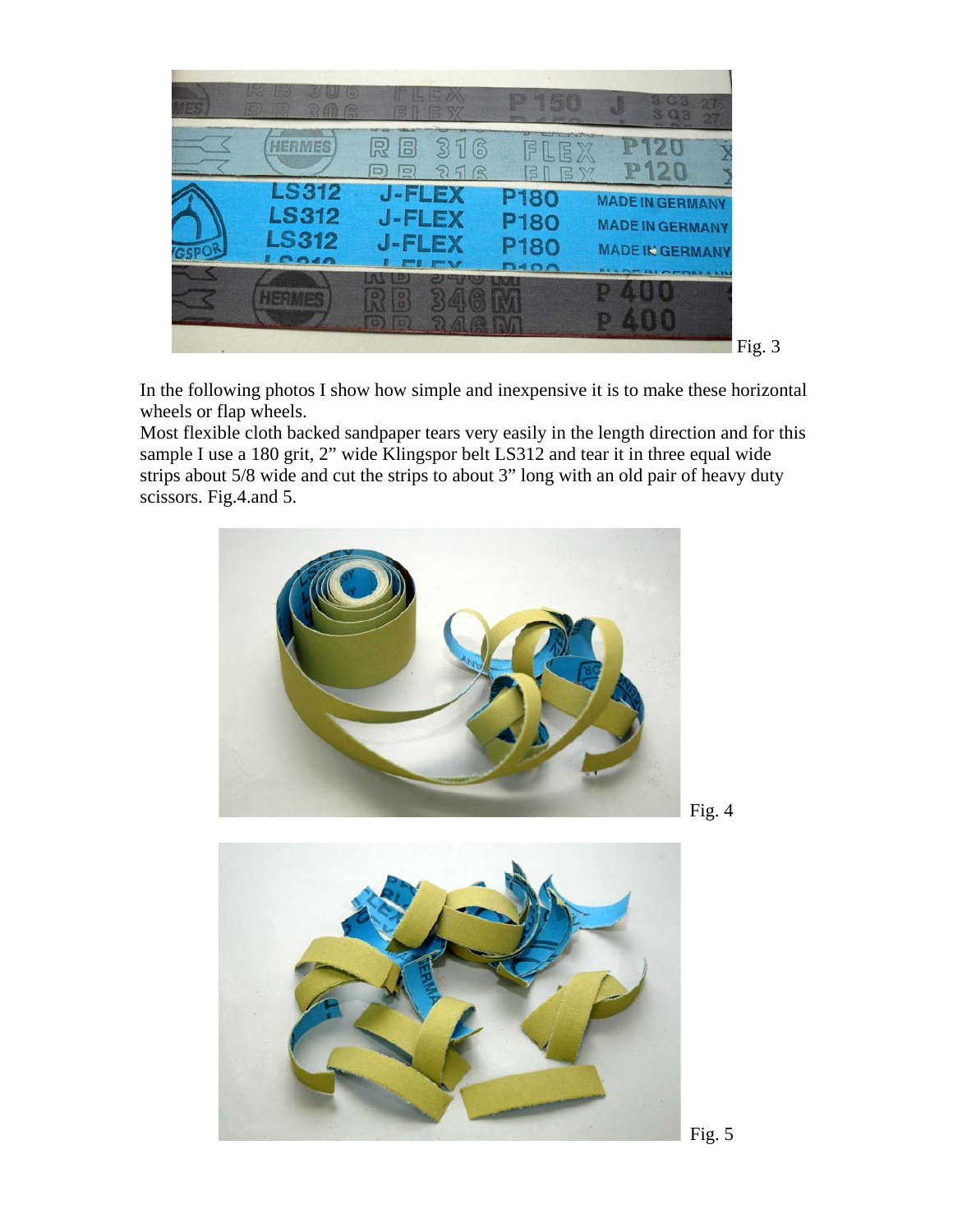One other item is required. If you want to be fancy find some specially made arbors sold in some hardware stores. I know they are available from " Canadian Tire " here in Canada and some industrial supply catalogs list them also. I use only ¼" shank sizes because all drill extensions come in that size and the electric drill I am using for all my power sanding is only a ¼" drill, good logic, Eh!

But you also can use a ¼" full thread bolt with two flat washers and that works just as good.

Fig. 6 shows a stack of sandpaper strips with the center marked and a couple of possibilities for an arbor. The width, length, number of the strips and the washer diameter ultimately determine the flexibility and your own requirements will soon tell you what you need. These factors can always be changed during use.



Fig. 6

This stack of cut sandpaper can easily be drilled with a 5/16" diameter drill on the drill press as shown, by using a clamp to compress the strips and hold them safely in place, Fig. 7. If you drill a lot of these stacks do not expect the drill to last very long!

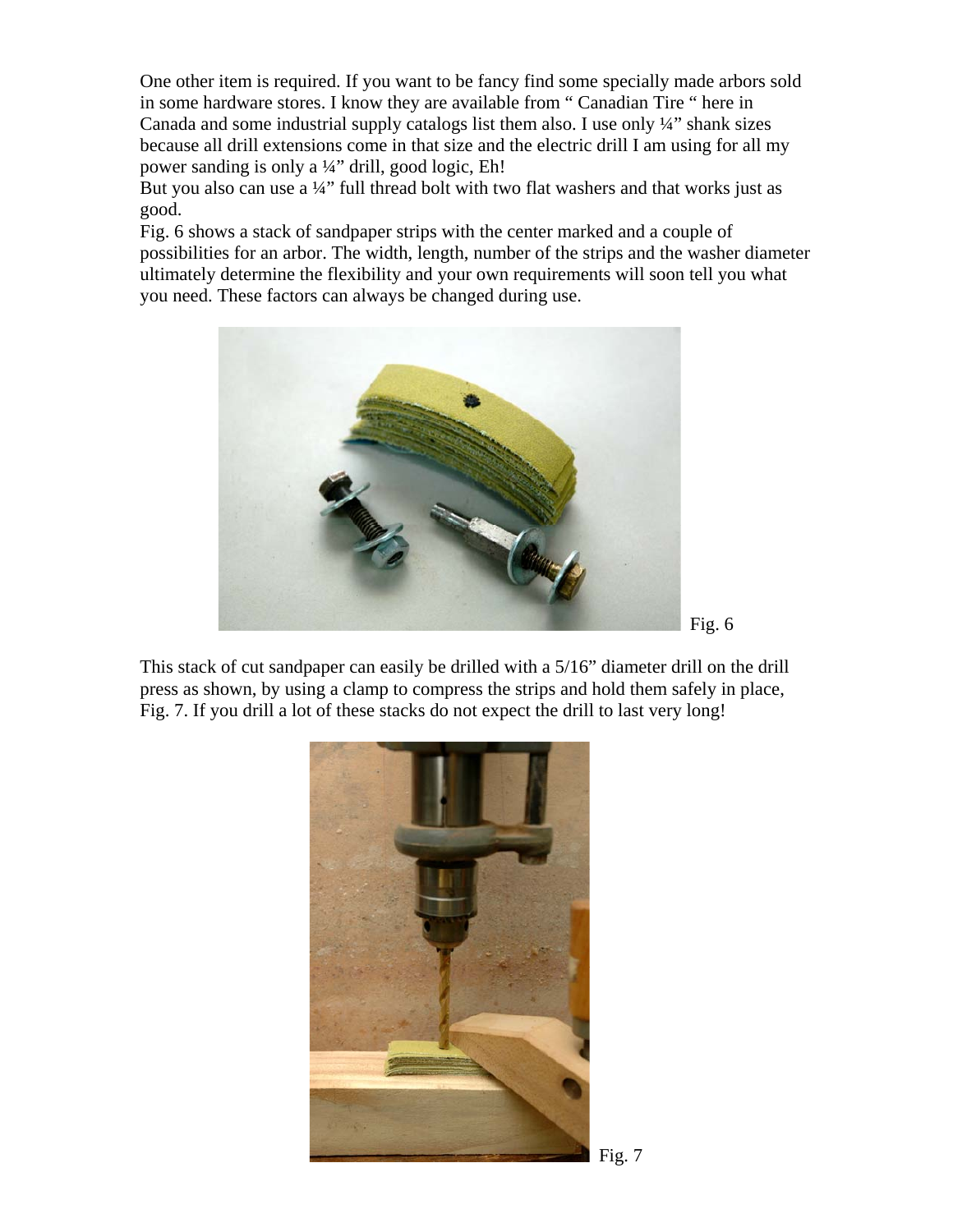The main part of making these flap wheels is done now. Assemble the strips onto the arbor or bolt and fan them out equally spaced, Fig. 8 and 9. The further you space them the more flexible the flap wheel will become. After using them, you soon find out what is most suitable for you.



I find that I can push a very flexible wheel of about 3" diameter through a 1 ¼" diameter hole and it will fan out to the original size during high speed sanding of the interior surface of a Hollow Form.

A reverse assembly of the strips, e.g. the sanding surface facing the arbor shank or drill chuck is perfect for sanding under the shoulders at the top of Hollow Vessels ….the area being explored first by searching fingers first.

Fig. 9